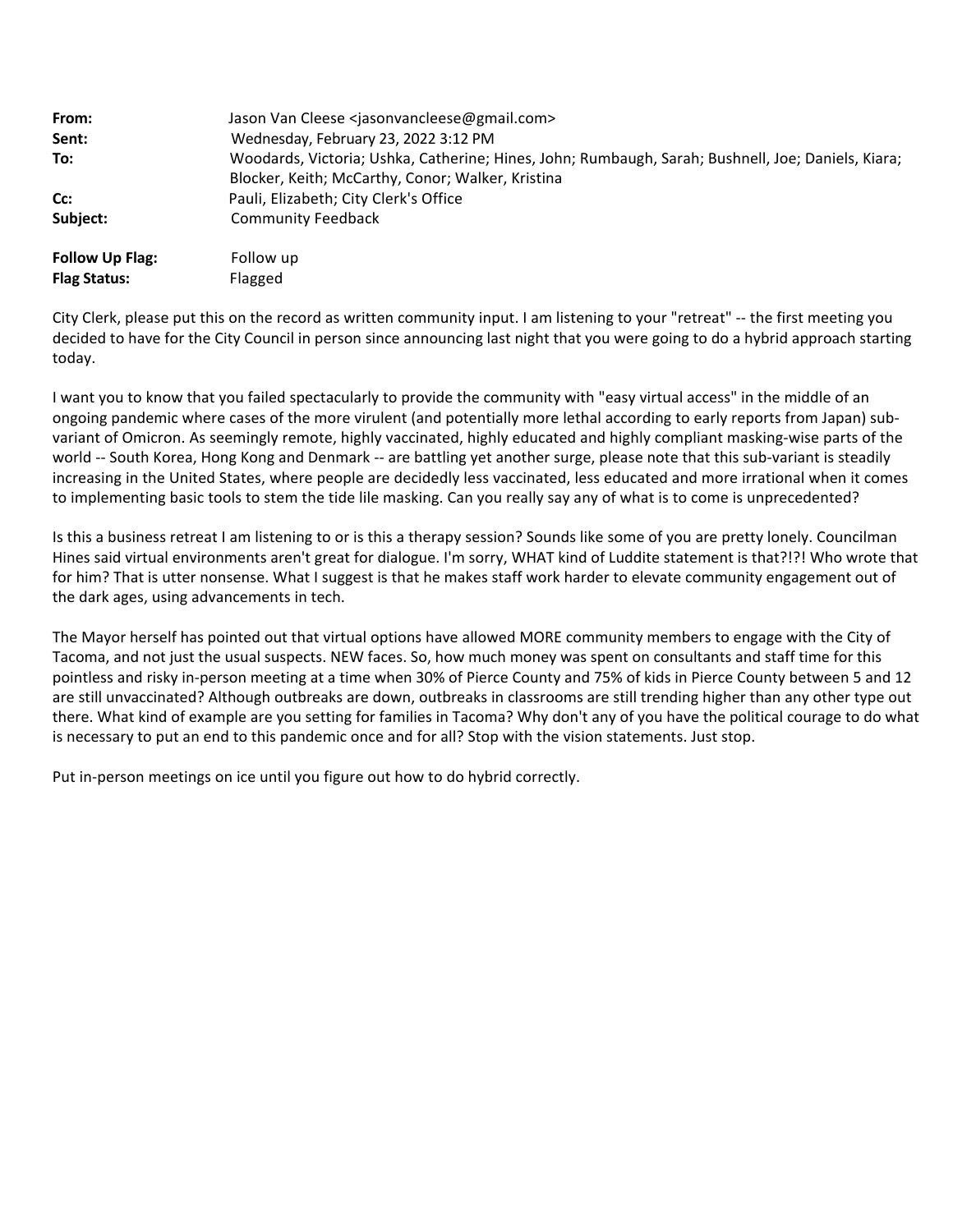| From:    | Jenkins, Jessica                                              |
|----------|---------------------------------------------------------------|
| Sent:    | Thursday, March 3, 2022 2:30 PM                               |
| To:      | City Clerk's Office                                           |
| Subject: | FW: URGENT: DANGEROUS ROAD - Community Forum Written Comments |
|          |                                                               |

**Follow Up Flag:** Follow up **Flag Status:** Flagged

For public comment.

**From:** Brian McKee [<futurebusiness03@gmail.com>](mailto:futurebusiness03@gmail.com)

**Sent:** Thursday, March 3, 2022 12:59 PM

**To:** Woodards, Victoria <[vwoodards@cityoftacoma.org](mailto:vwoodards@cityoftacoma.org)>; Nowman, Nicole <[nnowman@cityoftacoma.org](mailto:nnowman@cityoftacoma.org)>; City Manager [<CityManager@cityoftacoma.org>](mailto:CityManager@cityoftacoma.org); Hines, John [<JHines1@cityoftacoma.org](mailto:JHines1@cityoftacoma.org)>; Rumbaugh, Sarah [<SRumbaugh@cityoftacoma.org](mailto:SRumbaugh@cityoftacoma.org)>; Blocker, Keith [<kblocker@cityoftacoma.org>](mailto:kblocker@cityoftacoma.org); Ushka, Catherine [<cushka@cityoftacoma.org>](mailto:cushka@cityoftacoma.org); Bushnell, Joe [<JBushnell2@cityoftacoma.org>](mailto:JBushnell2@cityoftacoma.org); Daniels, Kiara <[KDaniels@cityoftacoma.org](mailto:KDaniels@cityoftacoma.org)>; McCarthy, Conor [<cmccarthy@cityoftacoma.org](mailto:cmccarthy@cityoftacoma.org)>; Walker, Kristina [<KWalker@cityoftacoma.org>](mailto:KWalker@cityoftacoma.org); Sorum, Doris <[DSORUM@cityoftacoma.org>](mailto:DSORUM@cityoftacoma.org) **Subject:** URGENT: DANGEROUS ROAD

To whom it may concern:

This stop sign screams for attention. I have lived in the area for over 7 years. I have seen if not daily for sure weekly near misses. This is a danger to your constituents. I implore you to implement an expedient transformation of this highly dangerous area.

- 1. Add a blinking light to the stop sign on both sides.
- 2. Replace the stop sign with a stoplight

Problem: Traffic coming from 509 / Marine View Drive has a stop sign. Traffic coming from East Side Drive NE do not. 8/10 cars are not stopping long enough for cars to turn onto Slaydent Rd from East Side Drive. (See illustration below)

I want to remind you their 2 schools in the area Browns Point Elementary and Meeker Middle School. A number of your constituents are driving their kids to school. Essentially rolling the dice because of the existing road system in place. This is an easy fix. I am quite disturbed this has not been addressed yet.

Lives are more important than a minor inconvenience to drivers. Do I need to obtain a signed petition?

Please do the responsible thing. Come out and view for yourself!

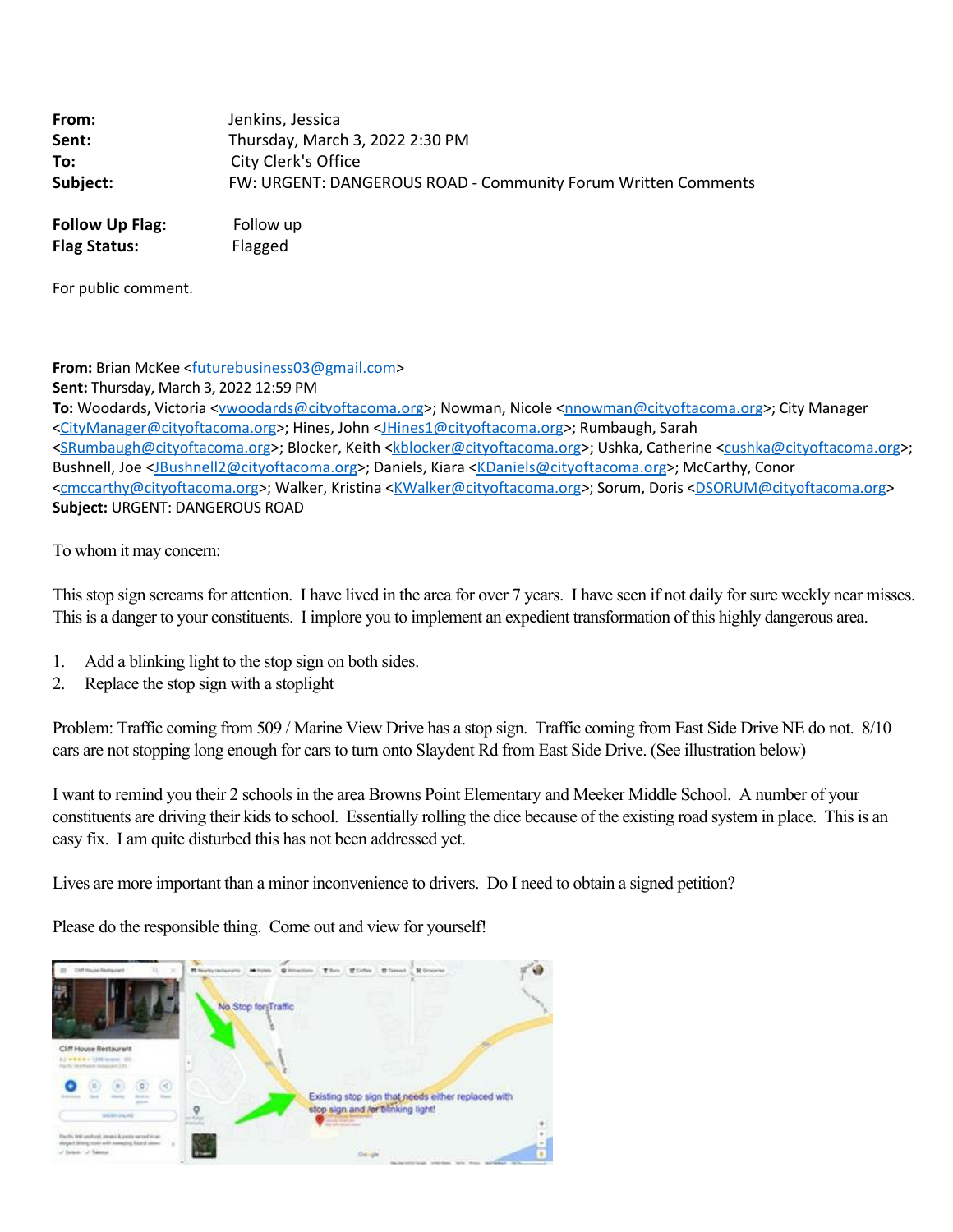Sincerely,

Concerned parent and constituent.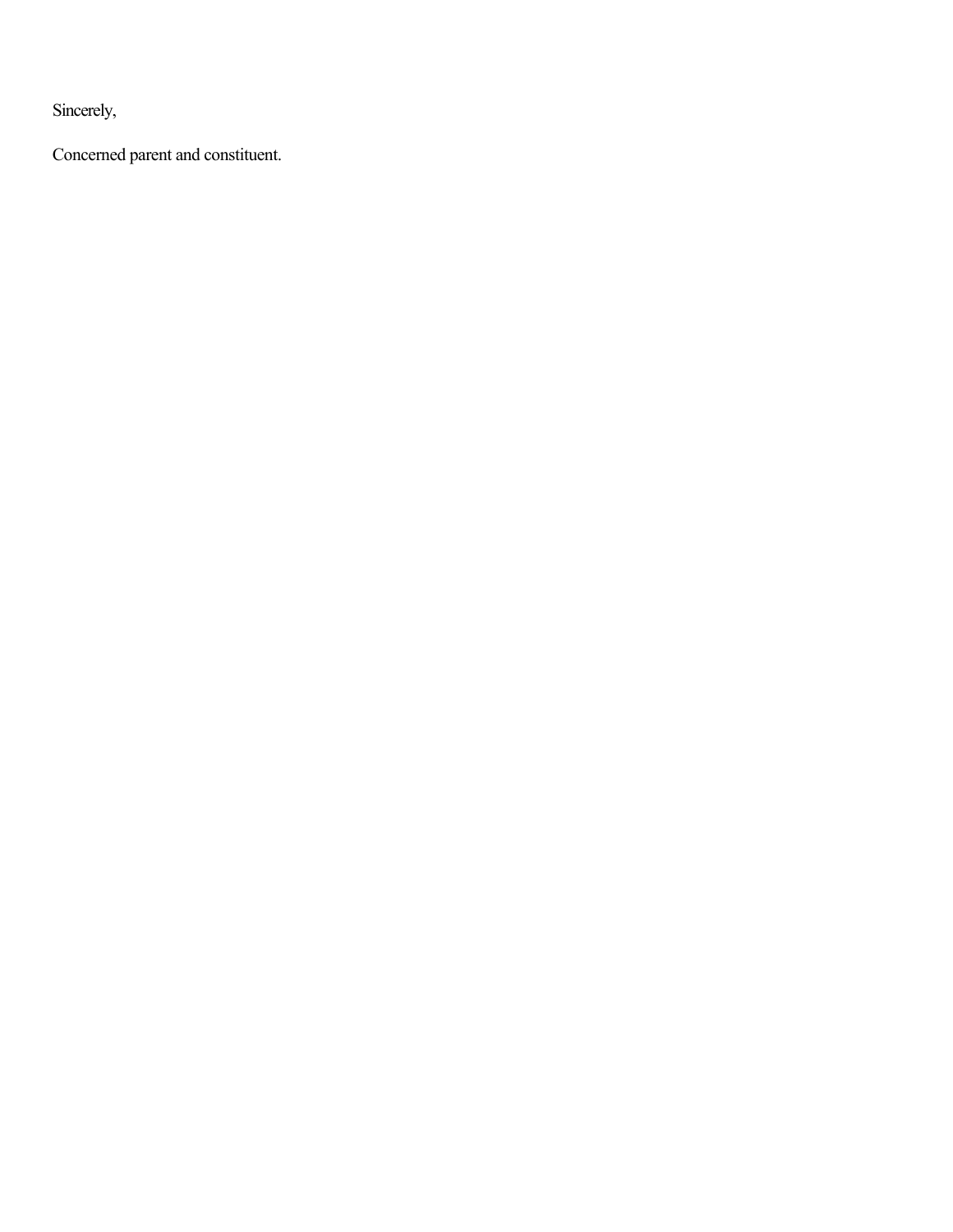| From:                  | Sara Kiesler <sara.kiesler1@gmail.com></sara.kiesler1@gmail.com> |
|------------------------|------------------------------------------------------------------|
| Sent:                  | Saturday, March 5, 2022 7:16 AM                                  |
| To:                    | City Clerk's Office                                              |
| Subject:               | South Tacoma resident against mega-warehouse                     |
|                        |                                                                  |
| <b>Follow Up Flag:</b> | Follow up                                                        |

**Flag Status:** Flagged

Mayor and Council members,

I am writing to oppose the mega-warehouse planned for my neighborhood, South Tacoma. As the city has just released new climate goals this year, this warehouse would unleash pollution, noise, and be detrimental to our future supply of water via our aquifer. These impacts will negatively impact our climate and put us even farther behind on our goals.

About 18 years ago, I lived in DeLand FL and watched as a mega-warehouse went in nearby. The diesel fumes from trucks, the light pollution, the noise, and the damage to our roads were all very damaging to our community.

Please oppose the mega-warehouse.

Sara Kiesler

5410 S Junett St, Tacoma, WA 98409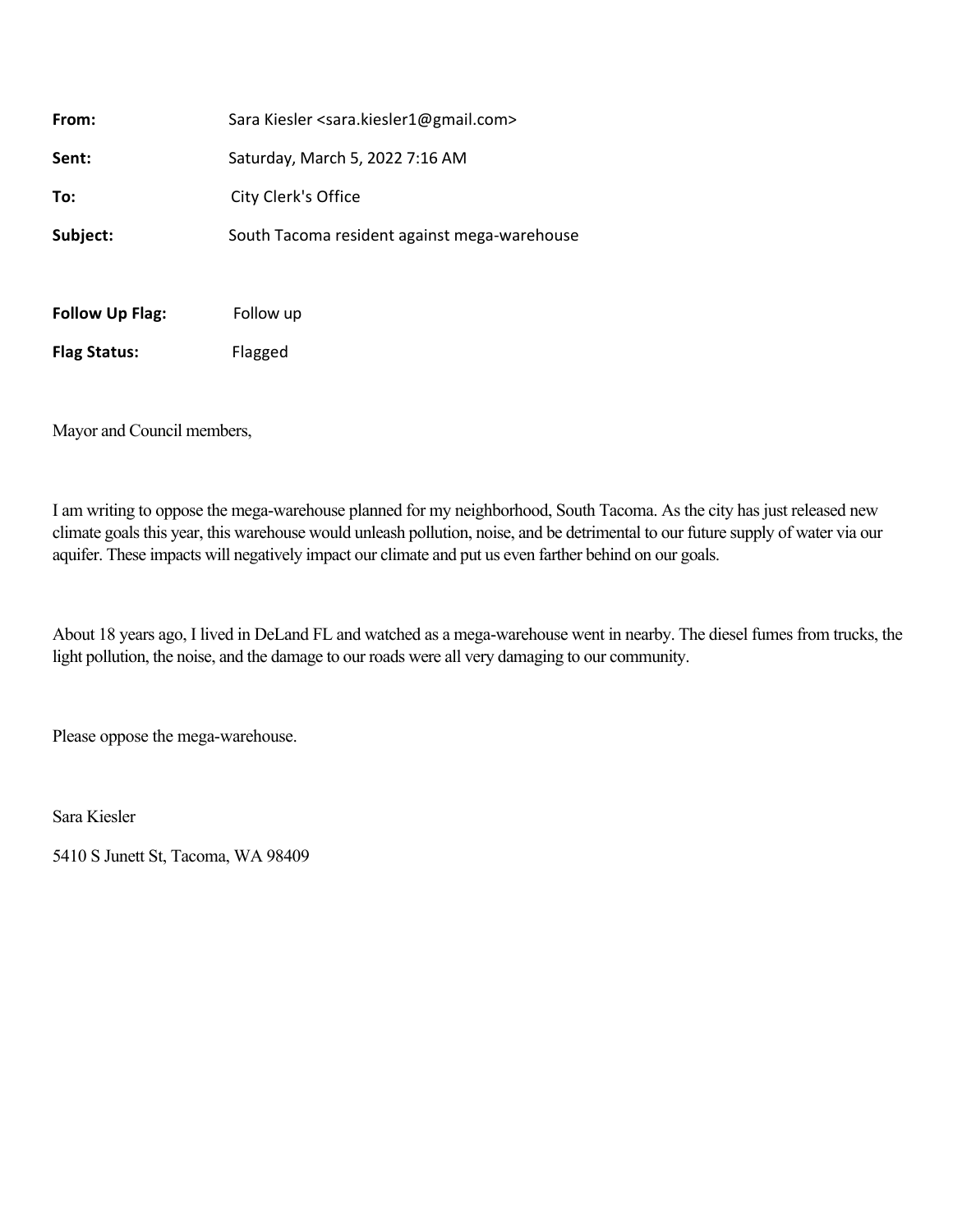| <b>Follow Up Flag:</b> | Follow up                                                 |
|------------------------|-----------------------------------------------------------|
| Subject:               | Public Comment About Proposed South Tacoma Warehouse      |
| To:                    | City Clerk's Office                                       |
| Sent:                  | Saturday, March 5, 2022 8:31 AM                           |
| From:                  | Emily Monahan <egmonahan@gmail.com></egmonahan@gmail.com> |

**Flag Status:** Flagged

Dear Tacoma City Council,

I'm writing to you today to speak against the proposed warehouse at 5024 S. Madison St.

I believe the aquifer at that location is an unbelievable asset to this city. It's water supply makes Tacoma more resilient in the face of climate change. If the aquifer stays full of clean and healthy water, than Tacoma can continue to thrive when a drought eventually arrives. Our futures are not worth a few more jobs in the present.

Sincerely,

Emily Monahan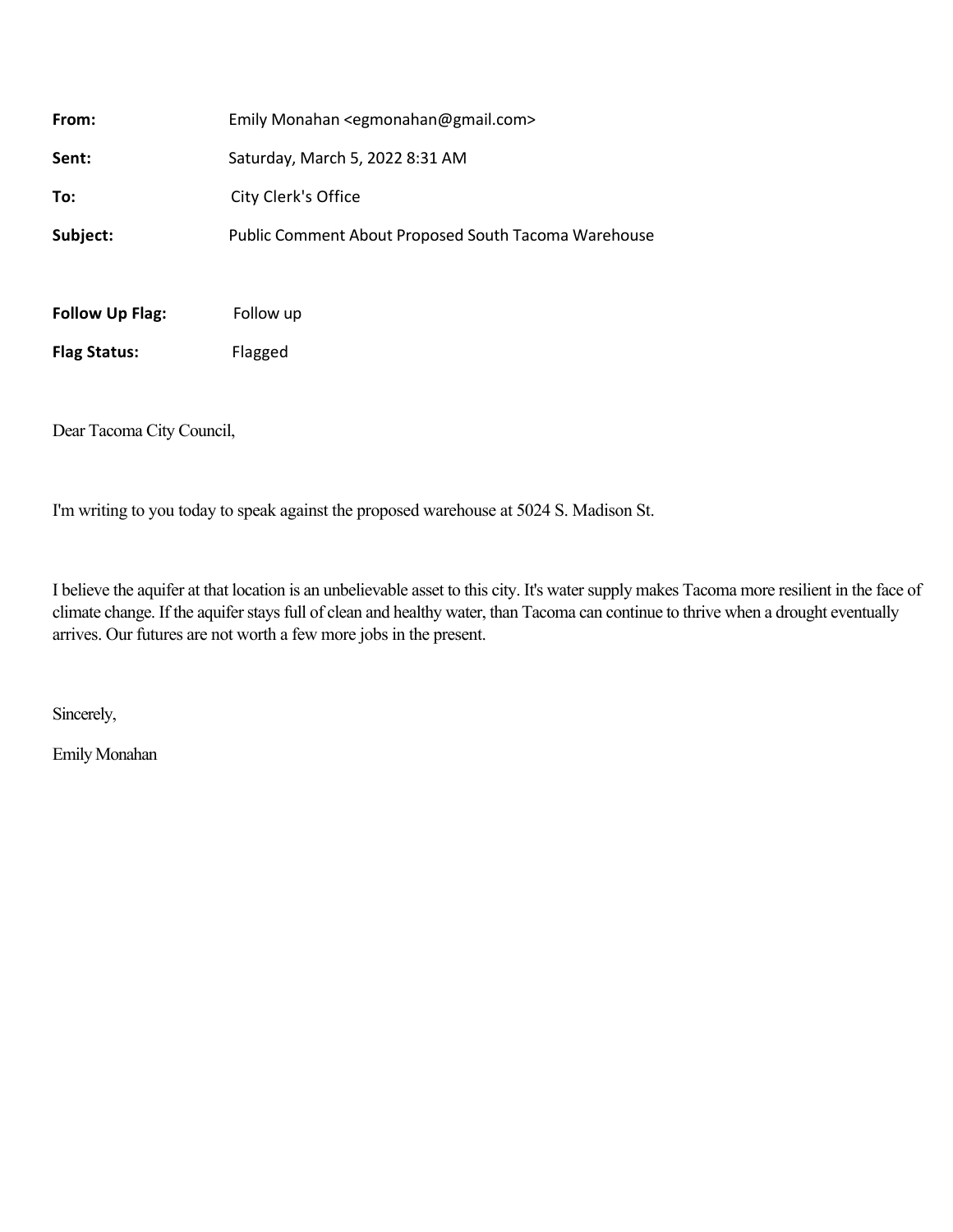| From:                  | Kit Burns <kburns.wcb@gmail.com></kburns.wcb@gmail.com>                                                |
|------------------------|--------------------------------------------------------------------------------------------------------|
| Sent:                  | Tuesday, March 8, 2022 3:59 PM                                                                         |
| To:                    | Woodards, Victoria                                                                                     |
| Cc:                    | City Clerk's Office                                                                                    |
| Subject:               | Citizen Comments March 8th - Cable Access and Competition for all Multifamily Tax Exemption<br>Program |
| <b>Attachments:</b>    | Apartments FCC DOC-380316A1.pdf                                                                        |
| <b>Follow Up Flag:</b> | Follow up                                                                                              |
| <b>Flag Status:</b>    | Flagged                                                                                                |
|                        |                                                                                                        |

Dear Mayor,

**I would like you and the city council to include in the TMC a simple requirement to ensure that competition must be made available for all Internet & Cable offerings.** 

## **This includes all new and existing apartments, rentals, and homes.**

This is consistent with the franchise agreements for internet and cable providers to ensure that no one is trapped as a "captive audience" and forced to pay a non-competitive fee for substandard service. To ensure equity for all citizens this is necessary.

It is consistent also with FCC requirements as recently affirmed in the attached February 15th document.

## **FCC ADOPTS RULES TO GIVE TENANTS IN APARTMENTS AND OFFICE BUILDINGS MORE TRANSPARENCY, COMPETITION AND CHOICE FOR BROADBAND SERVICE**

I met recently with my council representative to discuss this issue. It needs to be included as a specific requirement. It will benefit all of our citizens and bring fairness and competition.

Thank you for your attention to this matter. I would like to have your comments on this and ensure that there is follow-up and the TMC is modified.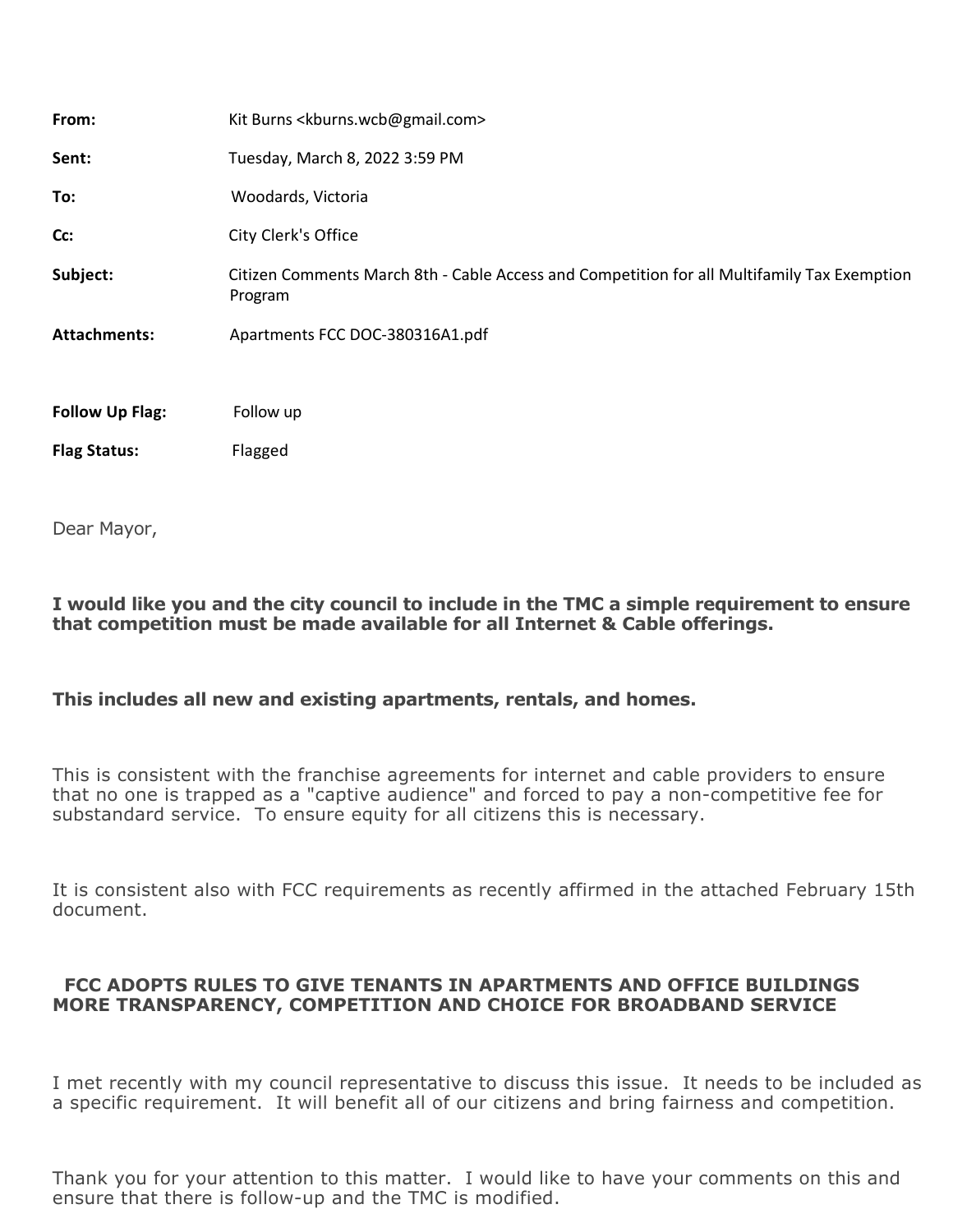Sincerely,

Kit Burns

--

William Burns

PO Box 2341

Tacoma WA 98401

..."the world reveals itself to those who travel on foot"... ..